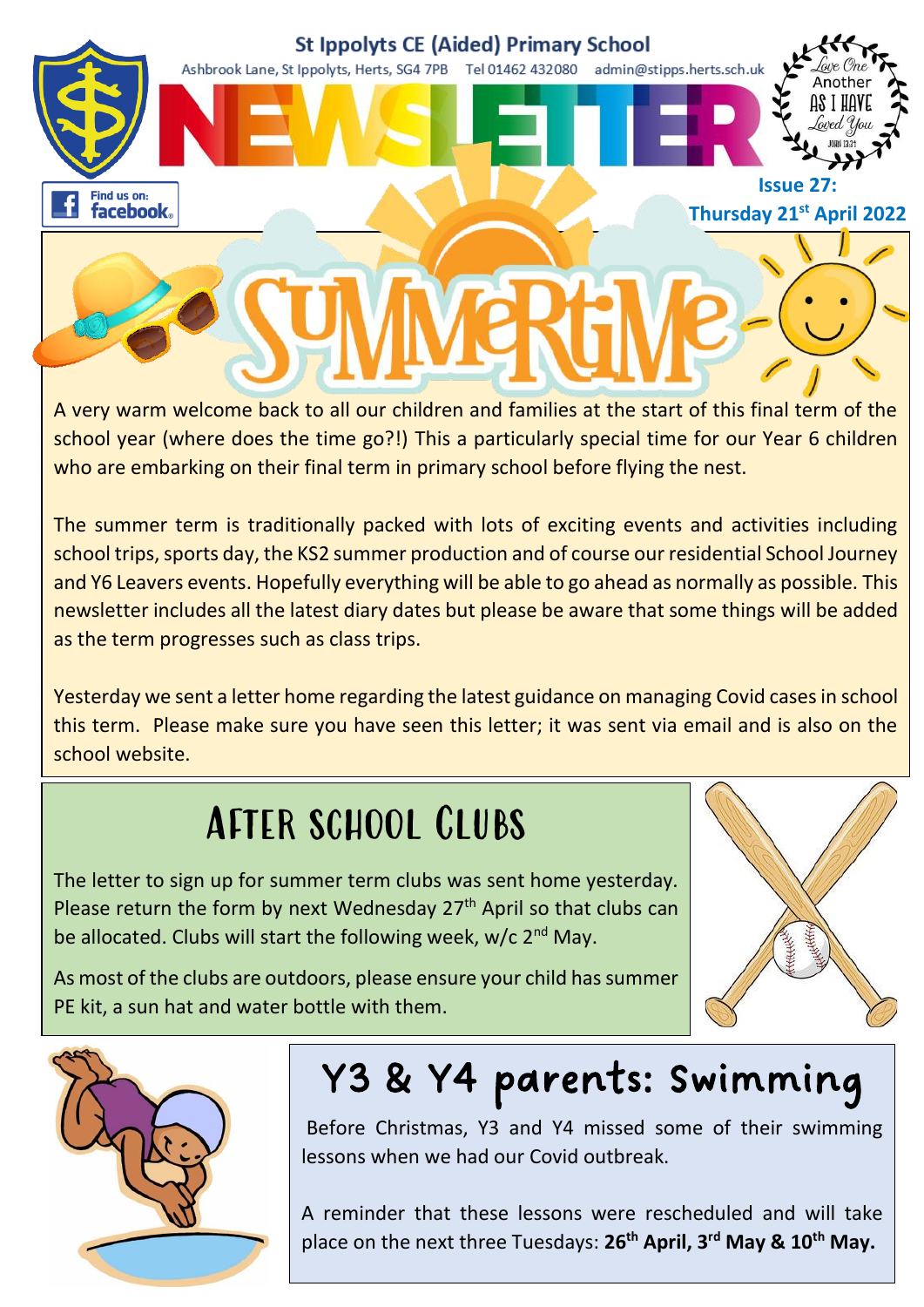# IMPORTANT: ATTENDANCE

Understandably, children's attendance has been hampered significantly over the last couple of years because of Covid-related absences. However, now that things are returning to normal, the expectation for high standards of attendance is returning.

**The minimum expectation for a child's attendance is 95%.** Anything falling below this is flagged, with children below 90% as a significant concern.

Currently we have a large number of children whose attendance is well below expectations. In many cases this is Covid related, but not always. It could be that your child regularly has late nights leading to tiredness, headaches or tummy aches and has a day off most weeks, or it could be that they have had a very specific reason such as an operation.

Some children are being removed from school for holidays in term time. **Holiday absences are not authorised**. **If your child has 15 sessions (half days) or more unauthorised absences, parents are likely to receive a fixed penalty notice**. These are issued per parent per child:

*If payment is received within 21 days the cost is £60, rising to £120 if paid after 21 days but within 28 days. Penalty notices are issued to each parent for each child. For example if notices were issued to a mother and father in respect of 2 children the total payable would be £120 each parent if paid within 21 days and £240 each parent if paid within 28 days.*

Shortly I will be writing to parents of children whose attendance is running below 90%. I expect in many cases parents may not even realise that their child's absences have had such an impact. These letters are not to alarm anyone, but to alert you to the fact that your child's attendance may be a cause for concern. If you do not receive a letter, you can safely assume that your child's attendance is currently satisfactory or better.

| <b>Descriptor</b>     | <b>Threshold</b> | Actual       | Whole          | Learning |
|-----------------------|------------------|--------------|----------------|----------|
|                       | attendance       | attendance   | days           | hours    |
|                       |                  |              | absence        | lost     |
| <b>EXCELLENT</b>      | 100%             | 190 days     | 0              | 0        |
|                       | 99%              | 188 days     | 2              | 10       |
| <b>GOOD</b>           | 98%              | 186 days     | $\overline{4}$ | 20       |
|                       | 97%              | 184 days     | 6              | 30       |
|                       | 96%              | 182.5 days   | 7.5            | 37.5     |
| <b>SATISFACTORY</b>   | 95%              | $180.5$ days | 9.5            | 47.5     |
| <b>CAUSE FOR</b>      | 90%              | 171 days     | 19             | 95       |
| <b>CONCERN</b>        |                  |              |                |          |
|                       | 89%              | 169 days     | 21             | 105      |
|                       | 88%              | 167 days     | 23             | 115      |
|                       | 87%              | 165 days     | 25             | 125      |
| <b>UNSATISFACTORY</b> | 86%              | 163 days     | 27             | 135      |
| <b>SERIOUS CAUSE</b>  | 85%              | 161.5 days   | 28.5           | 142.5    |
| <b>FOR CONCERN</b>    |                  |              |                |          |
|                       | 84%              | 159.5 days   | 30.5           | 152.5    |
|                       | 83%              | 158 days     | 32             | 160      |
|                       | 82%              | 156 days     | 34             | 170      |
|                       | 81%              | 154 days     | 36             | 180      |
| <b>CRITICAL</b>       | 80%              | 152 days     | 38             | 190      |

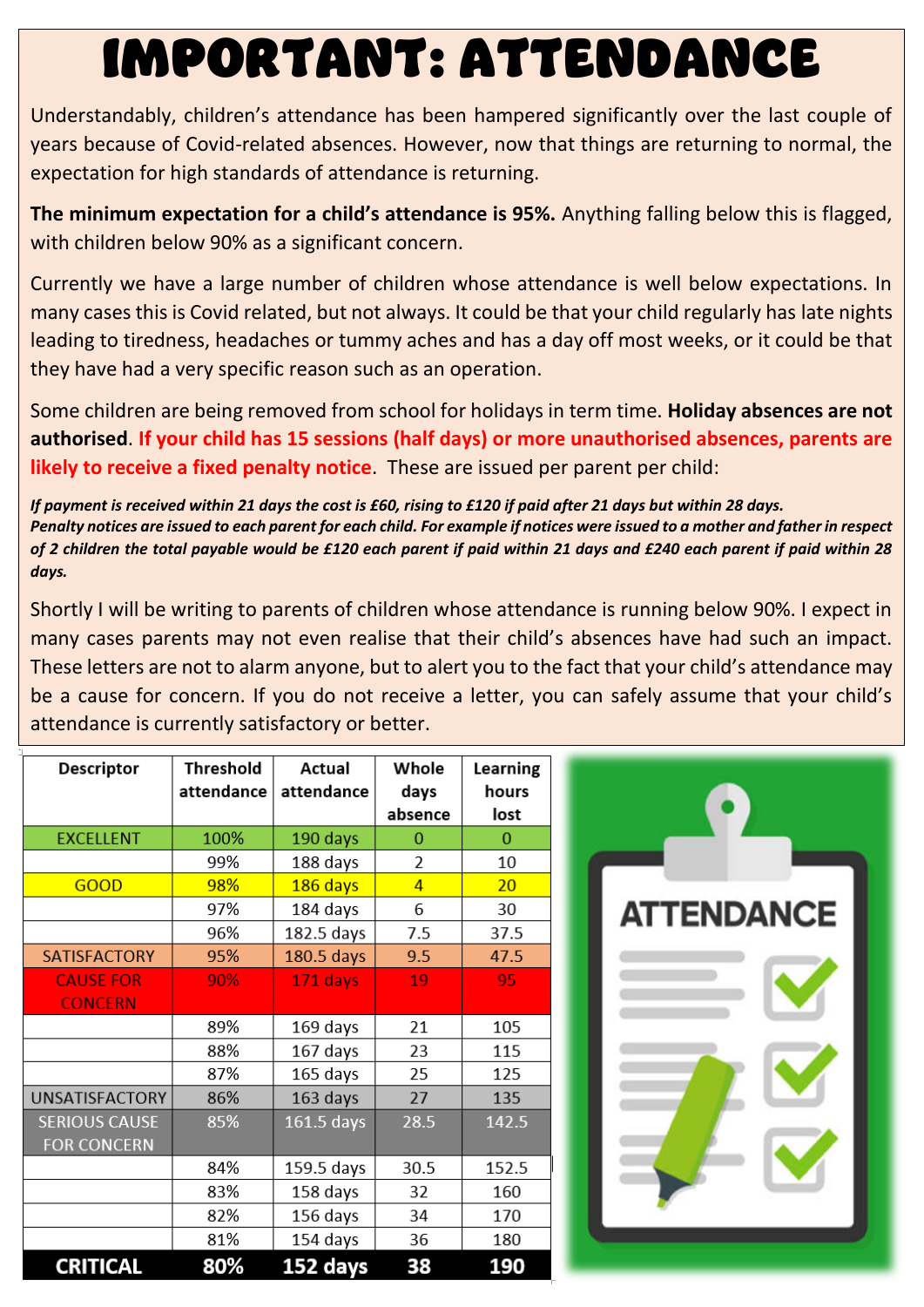#### SATS and other assessments this term

All formal assessments set by the government will take place as usual this term, like they used to before the pandemic.

#### **Important dates:**

Y1 phonics screening check:  $w/c$  6<sup>th</sup> June

Y2 Assessments: during the month of May

Y4 Multiplication Check: during the three weeks from 6<sup>th</sup> June

Y6 SATs: w/c 9<sup>th</sup> May

#### Mr Smith

You might have spotted this week that Mr Smith is looking very smart and not wearing his usual sports kit. This is because as well as being our fantastic sports coach, he is also at university training to become a fully qualified primary teacher. This term Mr Smith is completing a teaching placement in Class 4 alongside Miss Walker. He will be teaching all subjects and we know he is going to be fantastic! Mr Smith will still be doing some of our clubs and sports activities but will mainly be based in Class 4.

SAVE THE DATE! Bag2School collection

# Wednesday 25<sup>th</sup> May



# VALUES

This half term our value is COURAGE. In Collective Worship yesterday we thought about different situations when we might need to show courage, such as trying new things, standing up for others and being fully truthful, even if we have done wrong.

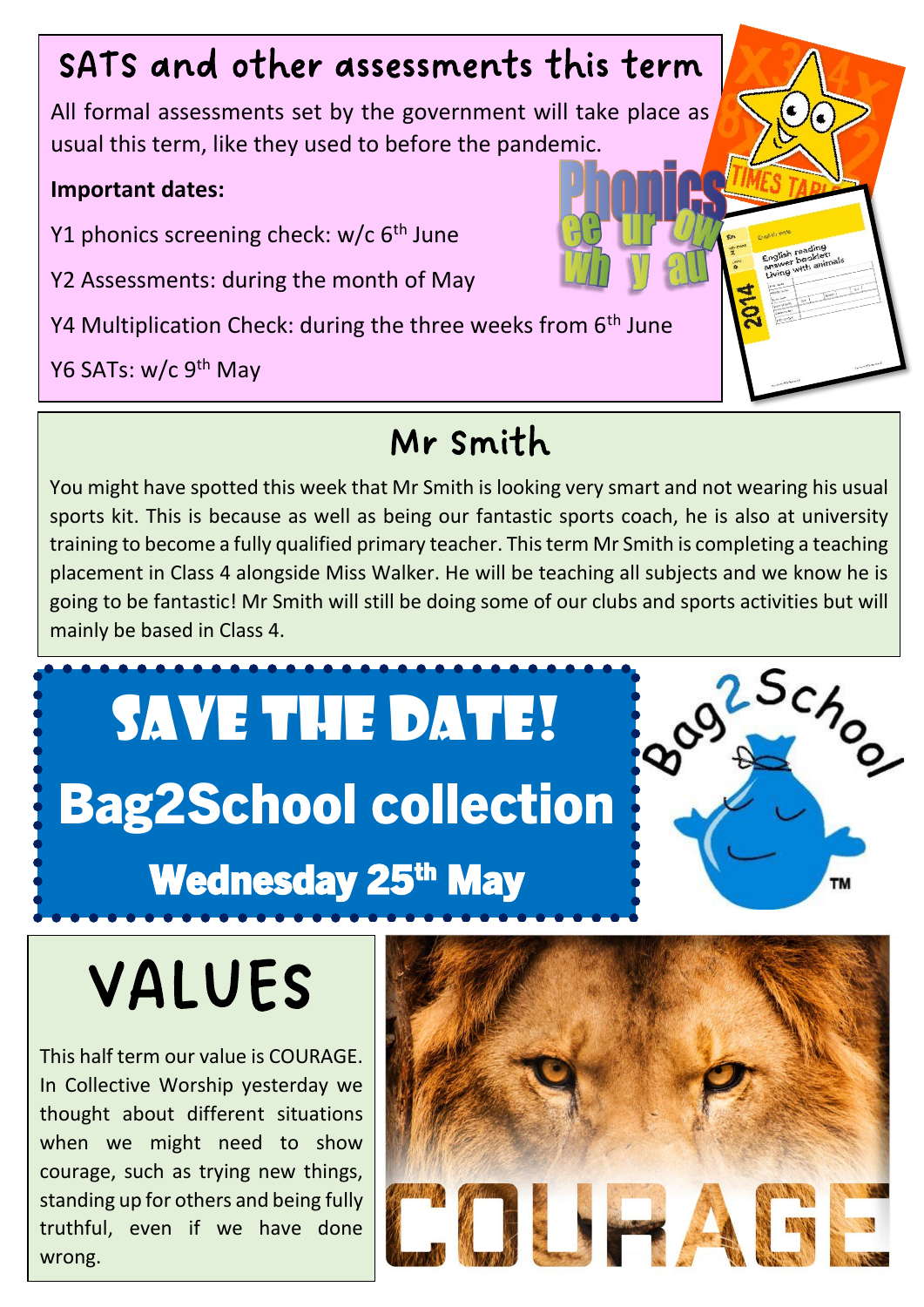# Sun Safety

- There are plenty of shaded areas under the trees and by the gazebo and children are encouraged to **play in the shade** on hot sunny days.
- All children should have a **sun hat or cap** to wear when playing out. St Ippolyts School caps can be bought from the school office. Please ensure all are NAMED clearly. *(On very hot/sunny days, children without a hat will not be able to go out to play)*
- You may wish to apply **sunscreen** to your child at the start of the day; however, children should not bring bottles of cream into school for reapplication. There are many brands which offer longlasting/all-day protection and a liberal application in the morning would see them through the school day.
- Children should have a bottle of water with them in school each day which should be named. These must have a **'sports cap' and not an open bottle neck** to prevent spillages on children's work. Bottles of water must **not be frozen** (although specially designed water bottles where the centre section can be frozen to keep the water chilled are permitted).
- Children should have **summer PE kit** for outdoor sports every day (not long trousers).

#### Hats for sunny days

We will be spending a lot of time outdoors this term and all children need a sun hat or cap for playtimes and PE. Although it is only April, the sun has been very strong recently. In the same way we wouldn't let children play out without a coat in the depths of winter, children without hats will need to miss outdoor time. This is to keep them safe from the sun, especially when using the field where shade is much more limited. It's a good idea for children to have a named hat or cap that is left in school all the time so that they are never without one when the weather is good. Thank you for your cooperation.

#### JEWELLERY & WATCHES

A reminder that children can wear a simple watch for school, but not a smart watch or fitbit. For safety reasons, **HOOPED EARRINGS are not allowed**; if your child has pierced ears, only studs are permitted. Thank you.